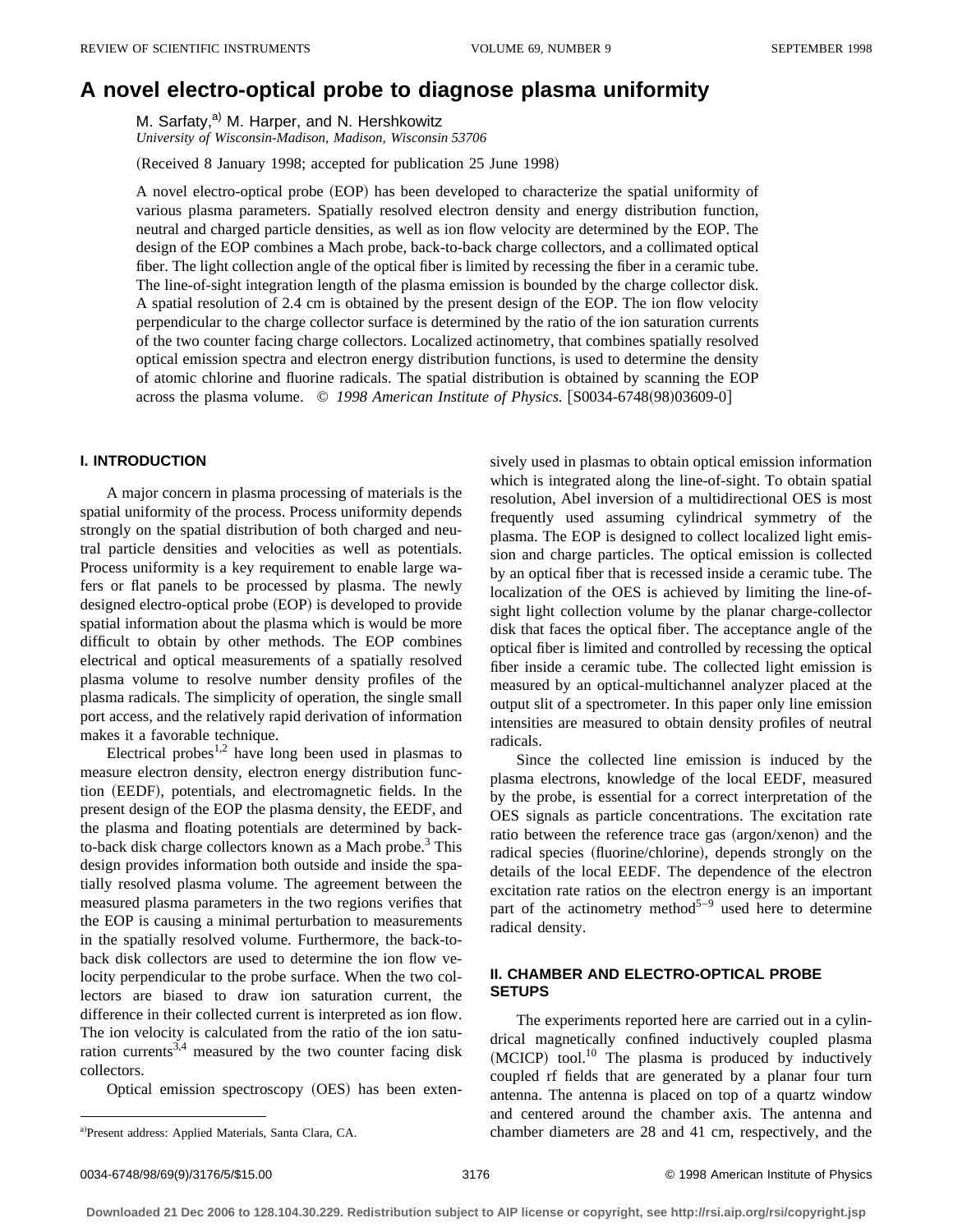

FIG. 1. Schematic design and dimensions of the electro-optical probe. A: Ceramic casting; B: back-to-back 3.18 mm o.d. tantalum disks 0.13 mm thick; C: 2.0 mm o.d. ceramic tube; D: Pyrex coupling tube; E: Single-bore ceramic collimator tube 1.5 mm i.d.; F: Pyrex tube 7.0 mm o.d.; G: Quartz fiber optic 1 mm o.d.; H: Stainless steel tubing 6.5 mm o.d.; I: Four-bore ceramic tubing 5.0 mm o.d.; J: Teflon coated wires; and K: Pyrex tubing 3.0 mm o.d.

chamber is 56 cm long. The magnetic enclosure of the chamber wall is formed by 24 azimuthally alternating magnetic poles equally distributed around the chamber. The 28 cm long pole assembly consists of ten individual magnets with magnetic field strength at the inner side of the chamber walls of 1 kG. The magnetic enclosure of the plasma enhances its density and improves its uniformity. A water cooled, unipolar electrostatic chuck with backside helium cooling is used to clamp a 100 mm diameter silicon wafer that is present during the experiments. One rf power supply and matching network is connected to the antenna  $(13.56 \text{ MHz}, \text{up to } 2.0)$ kW) and a second to the wafer stage  $(13.56 \text{ MHz}, \text{up to } 0.5)$ kW). The radial uniformity of high density low pressure  $(10^{11} \text{ cm}^{-3}, 4 \text{ mTorr}) \text{ CF}_4$  and  $\text{Cl}_2$  plasmas are studied.

The EOP, shown in Fig. 1, consists of two back-to-back tantalum disks, that serve as charge collectors to measure the local electrical properties of the plasma, and an optical fiber that collects light emission from a spatially resolved volume. Three bores out of the four-bore ceramic tube carry two wires, which are connected to the planar disks, and a 1 mm diameter quartz fiber. The planar disks are 3.2 mm in diameter 0.13 mm thick and are separated by 1.5 mm of ceramic casting material. The inner disk is placed 24 mm in front of a single-bore ceramic tube that extends out of the bore that carries the optical fiber. The single-bore tube is used to limit the fiber acceptance angle to less than 1.5°. By back-lighting the optical fiber and recessing it inside the ceramic tube we limit the spot size illuminated by the fiber to be smaller than the diameter of the inner disk collector that faces the fiber. Therefore, the optical emission is collected from a column 24 mm long and 2 mm wide. The light collection volume can be adjusted by moving the fiber inside the collimating ceramic tube. The coupling of scattered light as well as reflected light from the tantalum disk to the optical fiber is negligible relative to the light collection from the spatially resolved volume.

The U-shape end of the probe is made of Pyrex glass tube 3 mm diameter enclosing the Teflon coated wires that are connected to the planar disks. The U-shape geometry is needed to reduce the perturbations of a nearby surface on the properties of the spatially resolved plasma. A grounded stainless steel tube covers the four-bore ceramic tube to reduce rf noise of the electrical signals. In the MCICP, the antenna induced rf noise near the wafer site, 27 cm from the antenna, is relatively small and is further reduced from the



FIG. 2. Radial plasma and floating potential distribution. Inner and outer probe are the charge collecting disks facing the optical fiber or the volume restricted plasma and the plasma outside this region, respectively.

probe current–voltage  $(I-V)$  traces by a low-pass and band rejecting filters. In this article the probe is inserted into the plasma through a side port and scanned across the chamber diameter to obtain radial plasma uniformity.

The OES signals are acquired by a 30 cm spectrometer with a grating of 1200 grooves/mm. A water-cooled nitrogen-purged optical multichannel analyzer of an intensified charge-coupled device  $(CCD)$  array records the light signals at the output slit of the spectrometer. A spectral resolution of  $\sim 0.06$  nm/pixel is obtained in the spectral range of 700–850 nm. Gas mass spectrometry data is obtained by a residual gas analyzer (RGA). The RGA was calibrated before and after the experiments by flowing argon and xenon gases according to the experiment runs. The calibration provides a relation between the RGA and the ionization-gauge pressure readouts, i.e., absolute number density or pressure for the RGA readouts for the nobel gases. The density of chlorine or fluorine radicals are determined by introducing into the discharge 4% of xenon or argon gas, respectively. The measurements described in this article are made at an axial distance of  $\sim$ 1 cm above a silicon wafer. The radial scans are taken in random order across the entire chamber. The spatially resolved radical densities are compared with line-of-sight integrated OES collected from a cylindrical plasma volume of  $\sim$ 1 cm diameter centered  $\sim$ 1 cm above the wafer. The line integrated measurements are done through a side window using a lens to collimate the fiber light collection.

### **III. CHARACTERIZATION OF PLASMA UNIFORMITY**

The spatial distribution of the plasma  $(V_p)$  and floating  $(V_f)$  potentials are determined by both the inner and outer disk collectors of the EOP. The radial potential variations in chlorine plasma, shown in Fig. 2, is measured at a distance of 1 cm above the wafer. The floating potential is obtained from the zero crossing of the  $I - V$  trace, while the plasma potential is determined from the zero crossing of its second derivative. The plasma potential decreases towards the walls while the floating potential increases. As seen in Fig. 2, the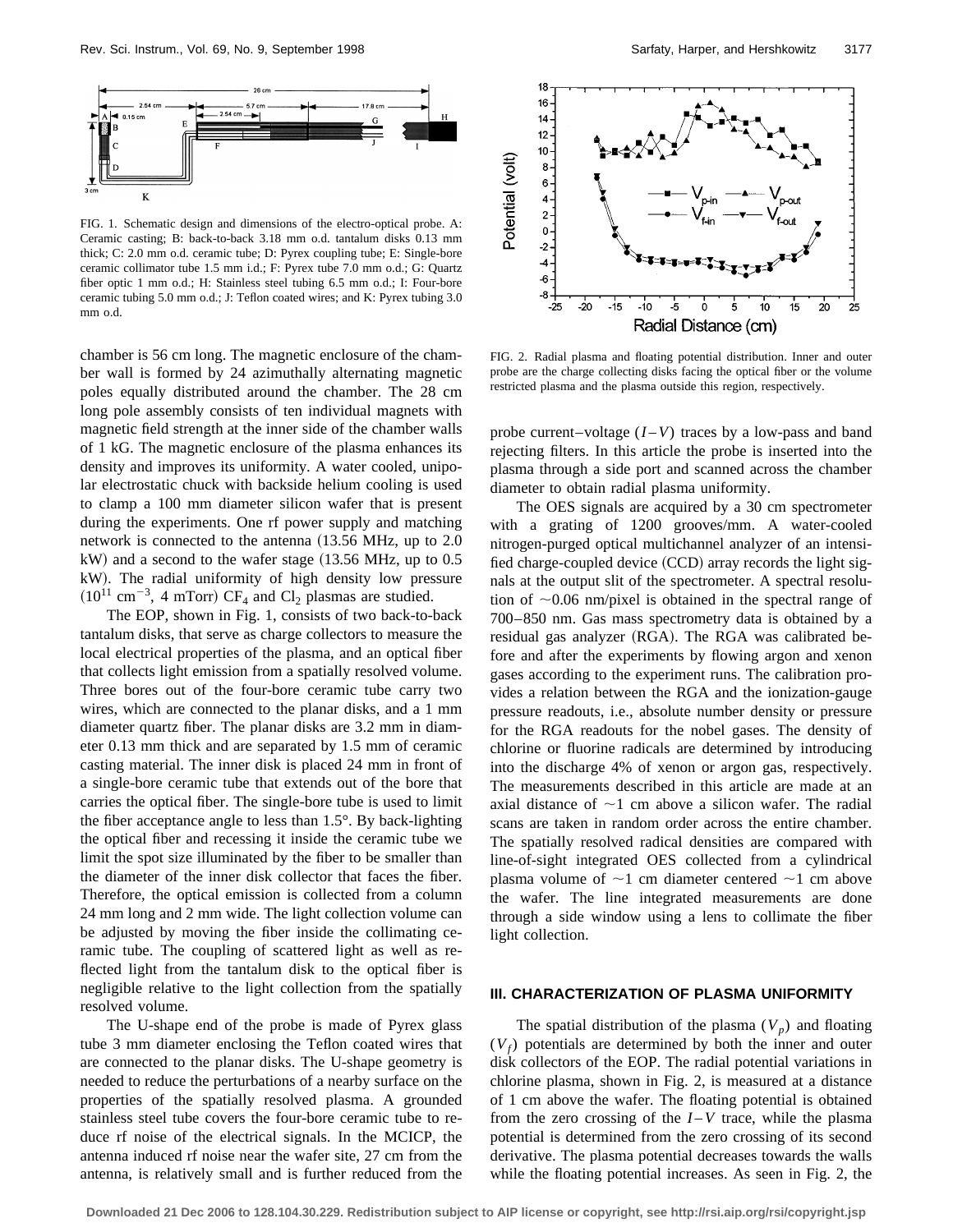

FIG. 3. Radial electron temperature profile determined by both inner and outer probes measured inside and outside the plasma restricted volume.

similar potentials obtained by both charge collectors indicate similar plasma conditions in the open and resolved plasma volume.

The electron temperature was evaluated both by fitting a Maxwellian energy distribution function to the second derivative of the  $I - V$  curve and by fitting an exponential function to the electron  $I - V$  trace in the voltage range below the plasma potential, i.e., the electron retarding part. The radial dependence of the electron temperature, shown in Fig. 3, is obtained by the former method. A higher electron temperature is measured at the center of the chamber with a small decreasing gradient towards 15 cm from the center. A steeper gradient is observed beyond 15 cm radius, at a distance of 5 cm from the chamber wall. This distance is close to the outer edge of the rf antenna and to where the magnetic enclosure field corresponds to the ion gyroradius. An almost constant relation is observed between the sheath potential  $V_s = V_p$  $-V_f$  and the electron temperature of  $V_s/T_e \sim 4.5$  across the chamber diameter. The inner and outer charge collector traces yield similar electron temperature profile within the experimental error. A slightly higher temperature is obtained by the inner collector at radial distances larger than 15 cm.

The radial profile of the electron density, shown in Fig. 4, is obtained from the integration of the second derivative of the  $I-V$  curve. The radial profile of the plasma density



FIG. 4. Radial electron density profile determined by the inner and the outer probes measured inside and outside the plasma restricted volume.



FIG. 5. (a) Radial profile of the ion flux ratio in the radial direction.  $(b)$ Radial ion velocities measured in Mach numbers as a function of radial position.

shows small density gradients in the center of the chamber and an increasing gradient close to the chamber walls. It is important to note that the radial density profiles obtained by the two charge collectors cross each other around the chamber center. The density determined by the collector that faces the nearest chamber wall is typically lower than the opposite collector. A similar behavior is also observed in the ion saturation current measured by the two charge collectors. This difference is attributed to the radial component of the ion flow. A lower density is measured by the collector that is in the shadow of the radial flow.

The ion current density ratio of the two collectors can be used to determine the component of the ion flow velocity perpendicular to the disk surface which is radial in this case. Similarly, if the probe is introduced along the axial direction, the axial component can be determined. The radial ion current density ratio, shown in Fig.  $5(a)$ , indicates a larger radial ion flow close to the chamber walls. The ion Mach number,  $M = V_i / C_s$ , or ion velocity,  $V_i$ , normalized to the ion sound speed,  $C_s = (T_e / M_i)^{1/2}$ , shown in Fig. 5(b), is calculated from the ion current density ratios assuming a pure singly ionized Cl plasma. The relation between the ion current density ratio, *R*, and the ion Mach number is given by *R*  $= \exp(2M)$  derived from the Mach probe theory.<sup>3,4</sup> The radial profile of the measured electron temperature, shown in

**Downloaded 21 Dec 2006 to 128.104.30.229. Redistribution subject to AIP license or copyright, see http://rsi.aip.org/rsi/copyright.jsp**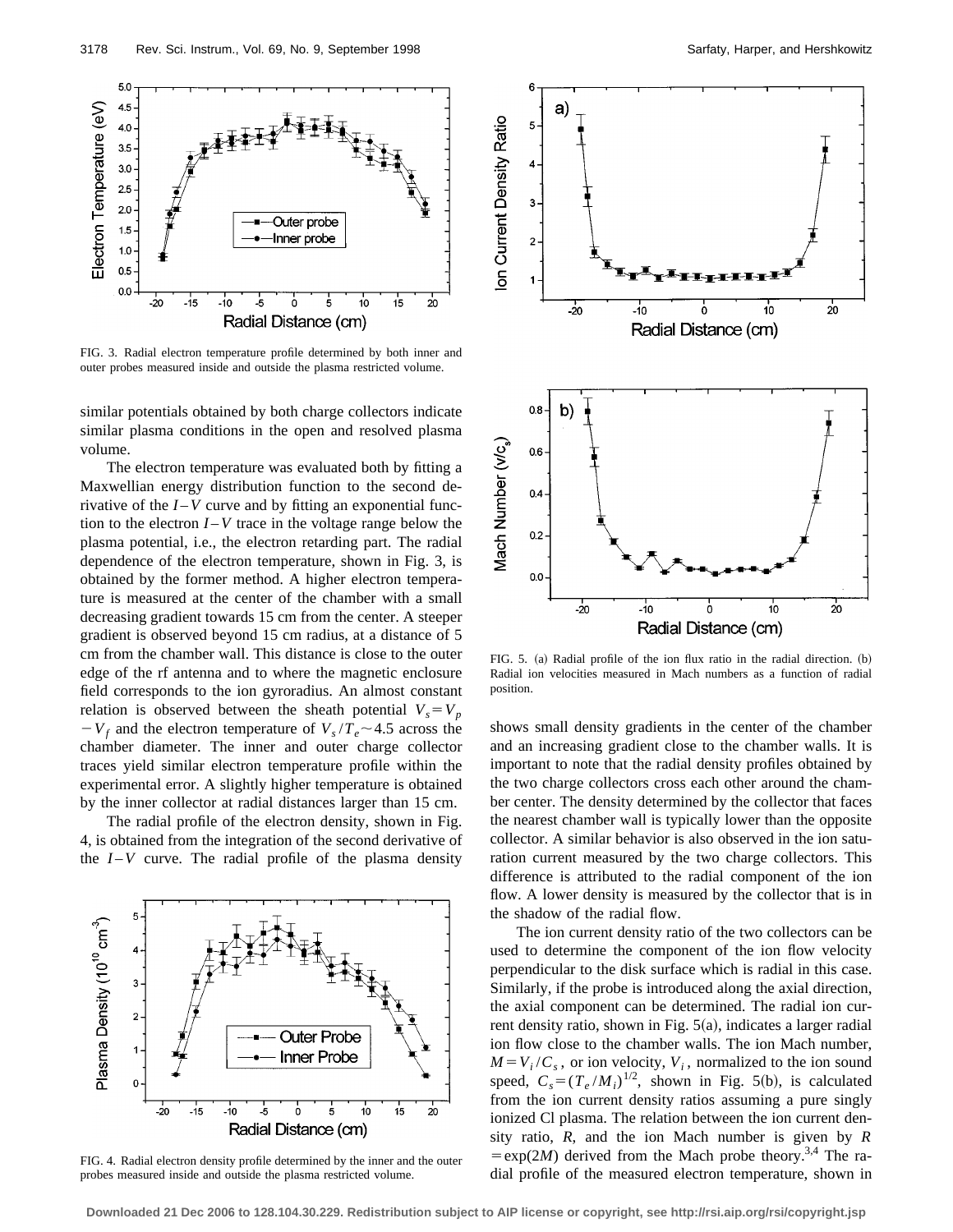Fig. 3, is required to transfer the ion Mach number to radial ion velocities. In spite of the approximately fourfold drop in the electron temperature near the walls the radial ion velocities increase as the plasma approaches the chamber walls. The measured radial component of the ion velocities reflect the radial gradients of the plasma density profile, shown in Fig. 4, and indicative of the plasma presheath near the chamber walls. To better evaluate the ion radial velocity, a Doppler shift OES or laser induced fluorescence of the main plasma ion should be measured and compared with the Mach relation used above.

The optical part of the EOP collects line emission induced by the plasma from a resolved volume, restricted by the disk collector and the optical fiber acceptance angle which is collimated by the ceramic tube it is recessed in. A technique known as actinometry<sup>5-9</sup> is used to determine the concentration of reactive species such as fluorine and chlorine in this experiment. Actinometry uses the emission of a nonreactive noble gas, added in trace amounts to the discharge, to determine the density of a relevant species from its emission intensity. The underlying assumption is that the emission of both the actinometer and the target particle are produced by electron impact excitation from the ground state species. Therefore, the electron-impact cross sections of both species need to have similar threshold energy and shape as a function of the electron energy. Also, the excited states of both species must decay primarily by photon emission. The inert actinometer gases used here are argon and xenon for fluorine and chlorine density measurements, respectively. To obtain absolute number densities, the amount of the trace gas was measured with a pressure calibrated RGA set at one of the chamber ports. The radial uniformity of the actinometer was confirmed by measuring the local density of the actinometer with a 100 cm long quartz tube of 0.9 cm diameter that was scanned across the chamber diameter. A uniform distribution was observed across the chamber for an operating pressure of 4 mTorr both prior and during the plasma discharge. The spatial distribution of the actinometer is important when the local density of the target radical needs to be determined.

The emission intensity of species  $x$ ,  $I_x$ , is given by

$$
I_x = C_d(\lambda) n_{gx} n_e K_x Q_x b_{\lambda x}, \qquad (1)
$$

where  $C_d(\lambda)$  is the detector spectral response,  $n_{gx}$  is the ground state density of species *x*,  $n_e$  the electron density,  $K_x$ is the electron excitation rate from the ground state to the observed level,  $Q_x$  is the quantum yield for photon emission, which is unity at process pressure of 4 mTorr, and  $b_{\lambda x}$  is the emission branching ratio for the transitions used. Relating the emission intensities of the target radical to that of the actinometer yields the following expression for the radical ground state population:

$$
n_{gx} = n_{\text{act}} \frac{I_x}{I_{\text{act}}} \times \frac{K_{\text{act}}(T_e)}{K_x(T_e)} \times \frac{C_{\text{act}}b_{\text{Aact}}}{C_x b_{\text{A}}x}.
$$
 (2)

The ratio of branching ratios in the last term is available from atomic transition tables and the wavelength response of the detector within the spectral range of 700–830 nm is relatively constant. The number density of the actinometer was



FIG. 6. Ground state electron impact excitation rate ratios as a function of the electron temperature. All the transitions are from the ground state to the observed light emitting level fluorine  $(3p[3/2]^2P)$  and argon  $(2P_1)$  and chlorine  $(4p[3/2]^4P)$  and xenon  $(2P_5)$ .

measured with an online calibrated RGA stable to within  $\pm$ 1% during data acquisition. The line intensities were measured at various radial positions selected in random order across the chamber diameter. The measurement of the line emission intensity is averaged over 20 data acquisition samples captured at 100 ms exposure time of the intensified CCD array. Both the spatially resolved and line-of-sight integrated emission intensity show repeatability of  $\pm 3\%$  between successive data acquisitions.

The electron impact excitation cross sections,  $\sigma_x$ , from the ground state to the energy level observed are taken from experimentally available sources for xenon<sup>11</sup> and argon<sup>12</sup> and computed for argon,<sup>13</sup> fluorine,<sup>13</sup> and chlorine.<sup>13</sup> The excitation rate for a Maxwellian EEDF from the ground state to the observed level,  $E_{\text{thx}}$ , are calculated using Eq.  $(3)$ :

$$
K_{x} = \frac{1}{(m\,\pi)^{1/2}} \left(\frac{2}{T_{e}}\right)^{3/2} \int_{E_{\text{thx}}}^{\infty} \sigma_{x}(\epsilon) \epsilon e^{-\epsilon/T_{e}} d\epsilon.
$$
 (3)

The ratios of excitation rates as a function of electron temperature are shown in Fig. 6 both for argon  $(1S_2 - 2P_1)$ 750.4 nm) to fluorine  $(3s[3/2]^2P - 3p[3/2]^2P$  703.7 nm) and xenon  $(1S_4 - 2P_5 \ 828.0 \ nm)$  to chlorine  $(4s[5/2]^2 P_5$  $-4p[3/2]^4P$  741.4 nm). The spectral lines selected are those whose upper level populations are the least affected by metastable levels.<sup>14</sup> The temperature dependence of these ratios is very important when the number density of the relevant radical needs to be determined using Eq.  $(2)$ . The radial profile of the electron temperature, determined by fitting a Maxwellian to the measured EEDF, is used here to calculate the radial dependence of the excitation rate ratios. It is important to note that for a case of a non-Maxwellian EEDF the measured EEDF can be used in Eq.  $(3)$  to calculate the excitation rates.

The radially resolved and the line integrated emission intensity ratios of fluorine to argon are given in Fig.  $7(a)$ with an upper limit error bar of  $\pm 6\%$  resulting from line intensity repeatability. The radial profile of the partial pressure of atomic fluorine in the discharge, determined by Eq. (2), is shown in Fig. 7(b). The  $\pm 10\% - \pm 17\%$  range of the